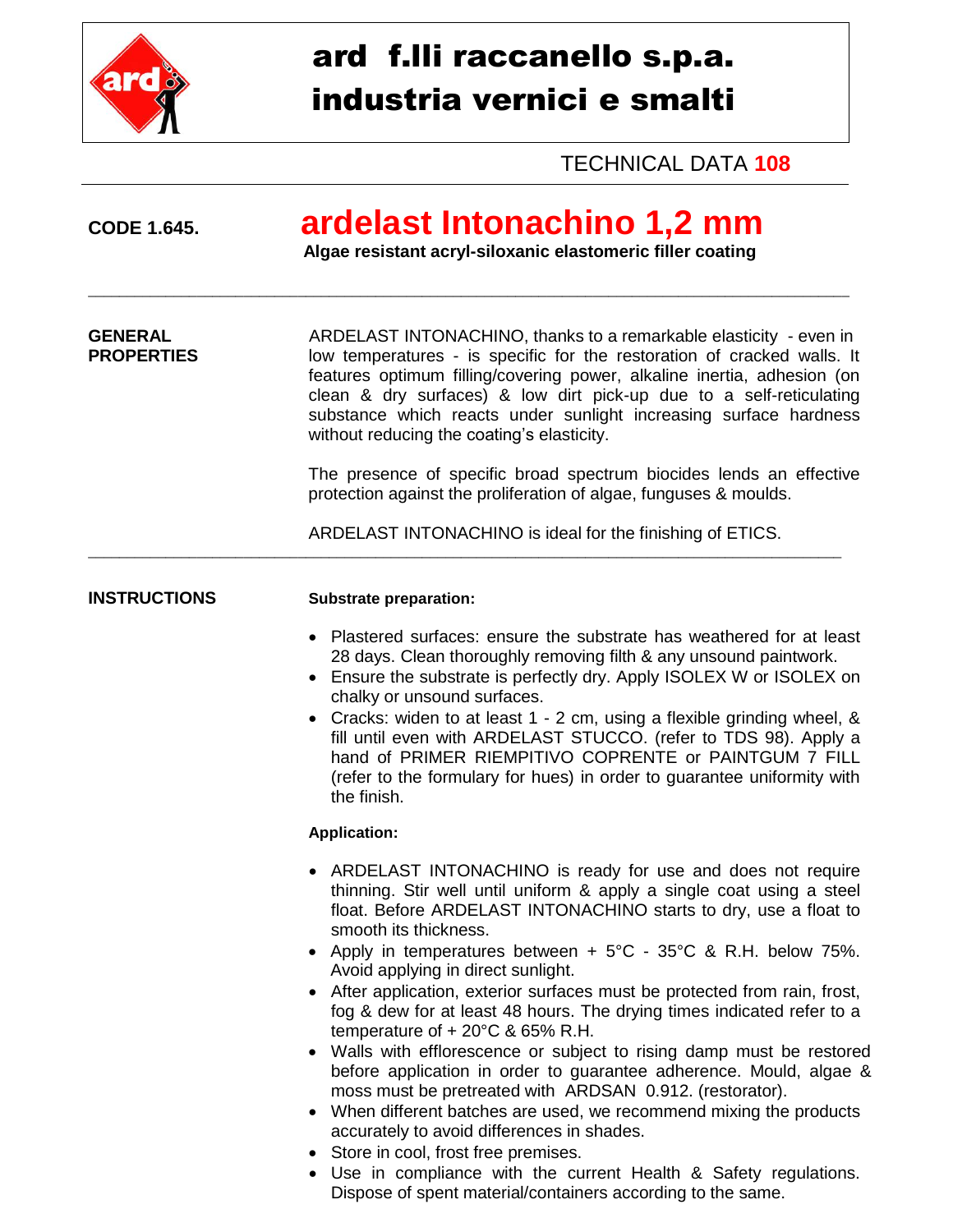• Wash equipment immediately after use with water.

\_\_\_\_\_\_\_\_\_\_\_\_\_\_\_\_\_\_\_\_\_\_\_\_\_\_\_\_\_\_\_\_\_\_\_\_\_\_\_\_\_\_\_\_\_\_\_\_\_\_\_\_\_\_\_\_\_\_\_\_\_\_\_\_\_\_\_\_\_\_\_\_\_\_\_\_\_\_\_\_\_\_\_\_\_\_\_\_\_\_\_\_\_\_\_\_\_\_\_

- ARDELAST INTONACHINO is recoatable, even after long periods, only with elastic systems. Application of different products may cause cracking & "removal".
- ARDELAST INTONACHINO is compatible with the 16COLOURS tinting system.

#### **TECHNICAL PROPERTIES**

| NATURE OF BINDER                          |                       |               | Acryl siloxanic polymers           |
|-------------------------------------------|-----------------------|---------------|------------------------------------|
| <b>COLOUR</b>                             |                       |               | White & tinting system hues        |
| <b>MASS VOLUME</b>                        |                       |               | 1600 - 1700 g/l                    |
| DYNAMIC VISCOSITY                         |                       |               | $150.000 \pm 200.000$ cP           |
| UV RESISTANCE                             |                       |               | Sup. 3rd grade Grey scale          |
| ALKALI RESISTANCE                         |                       |               | No structural/chromatic variation  |
| DRYING AT 20°C                            | TOUCH DRY             |               | 4 hrs                              |
|                                           | <b>THROUGH DRYING</b> |               | 48 hrs                             |
| PERMEABILITY (WATER VAPOUR)               | EN ISO 7783-1 & 2     | $S_d$         | $0,309$ m                          |
|                                           |                       | Class         | $V2$ (average)                     |
| CAPILLARY ABSORBTION & WATER PERMEABILITY | EN1062-3              | W             | 0,049 kg/m <sup>2</sup> $\sqrt{t}$ |
|                                           |                       | Class         | $W_3$ (low)                        |
| ADHESION FOR DIRECT TRACTION              | <b>EN 1542</b>        | <b>RESULT</b> | Complies (adhesion $\geq$ 0,3 Mpa) |
| <b>DURABILITY</b>                         | EN 13687-3            | <b>RESULT</b> | Complies (adhesion $\geq$ 0,3 Mpa) |
| THERMAL CONDUCTIVITY                      | <b>EN 1745</b>        | λ10DRY [W/MK] | 0,809                              |
| <b>FLASH POINT</b>                        | EN 13501-1            |               | <b>Class C</b>                     |
| <b>HAZARDOUS SUBSTANCES</b>               |                       | RESULT        | <b>Complies</b>                    |
|                                           |                       |               |                                    |

*In compliance with the UNI EN 15824 CE Marking*

**YIELD COMPAGE COMPAGE COMPOGET CONSTRUCTED METAL CONSTRUCTS** Once completely dry, ARDELAST INTONACHINO forms a coat approx. 1,2 mm thick. If applied correctly, without spilling, said thickness implies a yield of 0,5 m²/kg according to surface roughness.

**TENDER** ALGAE RESISTANT ACRYL-SILOXANIC ELASTOMERIC FILLER **SPECIFICATION ITEM** COATING Application on pretreated surfaces of filling rustic pigmented coating based on elastomeric copolymers and siloxane resins in aqueous dispersion, selected quartz & marble grit type ARDELAST INTONACHINO with a min comsumption of 2 kg/m². €/m²

\_\_\_\_\_\_\_\_\_\_\_\_\_\_\_\_\_\_\_\_\_\_\_\_\_\_\_\_\_\_\_\_\_\_\_\_\_\_\_\_\_\_\_\_\_\_\_\_\_\_\_\_\_\_\_\_\_\_\_\_\_\_\_\_\_\_\_\_\_\_\_\_\_\_\_\_\_\_\_\_\_\_\_\_\_\_\_\_\_\_\_\_\_\_\_\_\_

\_\_\_\_\_\_\_\_\_\_\_\_\_\_\_\_\_\_\_\_\_\_\_\_\_\_\_\_\_\_\_\_\_\_\_\_\_\_\_\_\_\_\_\_\_\_\_\_\_\_\_\_\_\_\_\_\_\_\_\_\_\_\_\_\_\_\_\_\_\_\_\_\_\_\_\_\_\_\_\_\_\_\_\_\_\_\_\_\_\_\_\_\_\_\_\_\_\_\_

The data herein were correct at the time of Quality Control and refer to standardized environmental conditions. The same are to be considered as a guide. *Revision 2015/06*



ard · f.lli raccanello s.p.a. · industria vernici e smalti 35129 PADOVA – Zona Ind.le Nord 1ª Strada, 13 – Tel. 049.8060000 (5 linee) Fax 049.773749 – [www.ard-raccanello.it](http://www.ard-raccanello.it/) - E-mail: [assistenza@ard-raccanello.it](mailto:assistenza@ard-raccanello.it)